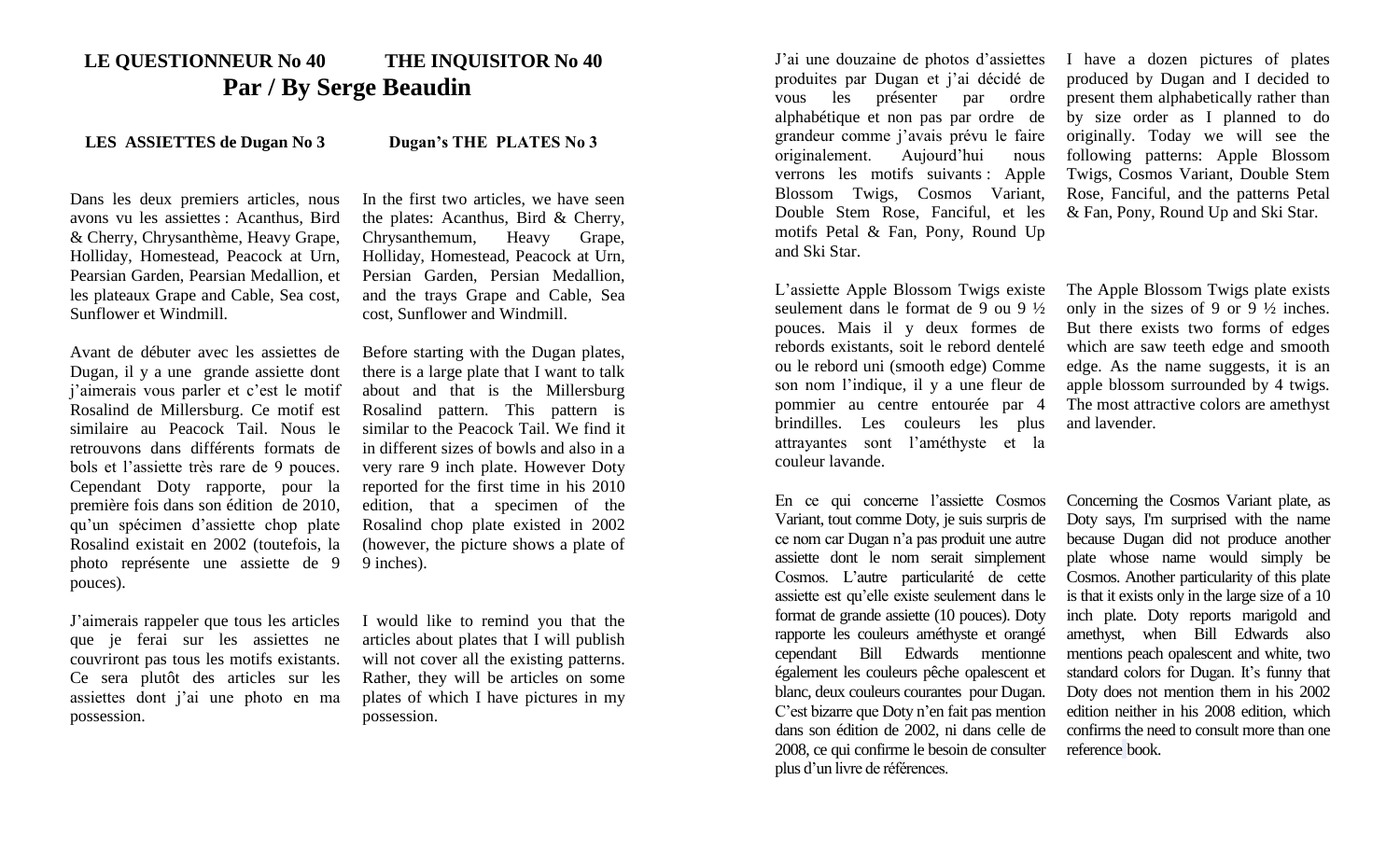L'assiette Double Stem Rose déroge du principe qu'une assiette ne doit pas dépasser une hauteur de 2 pouces. Cependant comme elle possède une base « dome footed » comme plusieurs autres motifs de Dugan, il est difficile de différencier le bol de l'assiette. Doty indique que le bol est de 8 ou 9 pouces et que l'assiette est de 9 pouces. J'ai la chance d'avoir les deux formats. Mon bol a une dimension de 8 ½ pouces et mon assiette a une dimension de 9 ¼ pouces. Je considère donc qu'une façon facile de les différencier est par la grandeur.

Toute le monde se rappellera que lorsque j'ai fait l'acquisition de cette assiette à une des dernières réunions du club, cette pièce avait été présentée comme un bol ; ce qui confirme la difficulté de reconnaître un ou l'autre des deux formats. Doty rapporte les couleurs bleu céleste et vert glacier (une pièce connue dans les bols). Compte tenue de la difficulté de différencier le bol de l'assiette, je ne serais pas surpris que l'assiette puisse exister dans ces deux couleurs.

L'assiette Fanciful est un des motifs très élaborés de Dugan. Le motif central est une fleur abstraite et le rebord semble être composé de fraises ou de feuilles en forme de cœur. La couleur orangée est rare mais n'exige pas pour autant un déboursé élevé. Un exemplaire améthyste électrique s'est vendu 1300 \$ en 2006.

The base Double Stem Rose derogates from the principle that a plate must not exceed a height of 2 inches. However, as it has a dome footed base like several other Dugan patterns, it is difficult to differentiate the bowl from the plate. Doty indicates that the bowl is 8 or 9 inches and the plate is 9 inches. I am fortunate to have both shapes. My bowl is 8 ½ inches and my plate is 9 ¼ inches. I therefore consider an easy way to differentiate them is by their size.

Everybody will remember that, when I bought this plate at a recent club meeting, this piece was presented as a bowl, which confirms the difficulty of recognizing either of two shapes. Doty reports two colors: celeste blue and ice green (one bowl specimen known). Given the difficulty of distinguishing the bowl from the plate, I would not be surprised that the plate can also exist in these two colors.

The Fanciful plate is one of the most intricate designs of Dugan. The central pattern is an abstract flower and the lip appears to be composed of strawberries or heart-shaped leaves. The color marigold is scarce but does not usually generate a high disbursement. An amethyst electric specimen sold for 1 300 \$ in 2006.

L'assiette Petal & Fan de Dugan amène une autre controverse, car la majorité de ces assiettes de 6 pouces ont un rebord crêpé. Les 2 seules couleurs rapportées sont le pêche opalescent et l'améthyste ou le pourpre. La couleur la plus intéressante est évidemment cette dernière. Je suis surpris de ne pas voir la couleur orangée dans cette liste, compte tenu que cette couleur est prédominante chez Dugan, tout comme l'est la couleur pêche opalescent.

L'assiette Pony de Dugan est très facile à décrire puisque le motif central est une tête de cheval à l'intérieur d'une forme circulaire communément appelée '' greek key''. La seule couleur rapportée pour l'assiette est l'orangé et en 2002 un tel exemplaire s'est vendu 2 400 \$ et un autre en 2003 pour une somme de 950 \$. Il serait intéressant de trouver une assiette dans une des couleurs suivantes : l'améthyste ou le pourpre, vert glacier ou vaseline

Il faut faire attention aux reproductions de ce motif qui ont été faites à partir du moule original, cependant ces assiettes souvent très reluisantes. De plus ces assiettes ne sont pas signées tout comme les originales ne l'étaient pas.

L'assiette Roundup est un motif dont la partie centrale est similaire au motif Fanciful.

The Dugan Petal & Fan plate brings another controversy, since the majority of these 6 inch plates have a crimped rim edge. The only 2 colors reported are peach opalescent and amethyst or purple. The most interesting is obviously the latter. I'm surprised not to see the marigold in this list given that this color is predominant in all of Dugan's productions as well as the peach opalescent.

The Dugan Pony plate is very easy to describe as the central motif is a horse's head inside of a circular pattern commonly called ''Greek Key''. The only color reported for the plate is marigold and such a copy in 2002 was sold for 2 400 \$ and another in 2003 went for a sum of 950 \$. It would be interesting to find a plate in one of the following colors: amethyst or purple, ice green or Vaseline.

Be careful with reproductions of this pattern that have been made from the original mould, as these dishes are often very bright. Moreover, these plates are not signed like the originals were not.

The Roundup plate is a pattern whose central part is similar to the pattern Fanciful.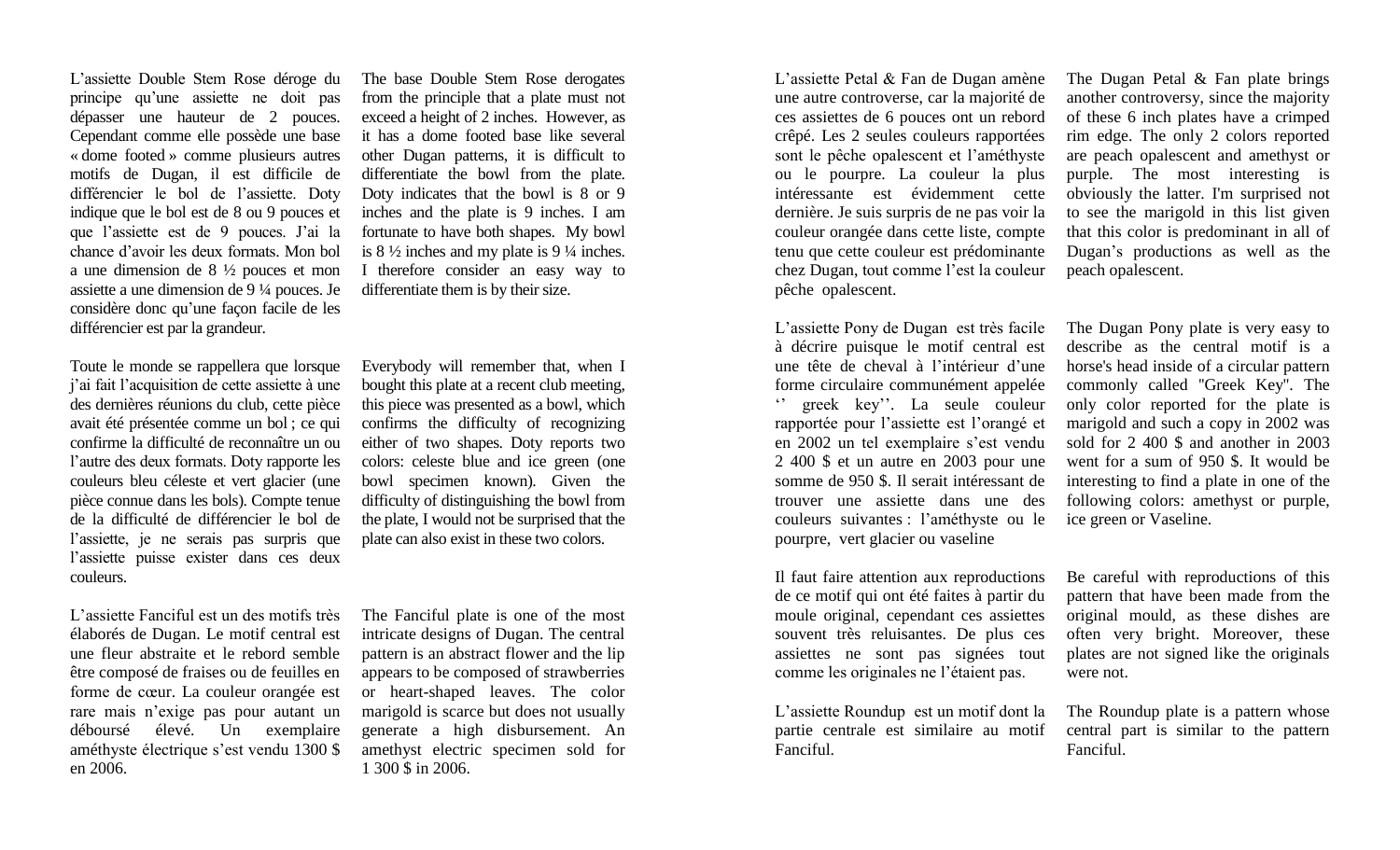Le bol ondulé est parfois si peu élevé que certains collectionneurs le considèrent comme une assiette. Cependant Doty mentionne également qu'il existe des assiettes Round Up aucunement ondulé es. Le plus grand fait d'armes de ce motif est qu'en 2000 un exemplaire améthyste avec une iridescence bleue (en 2010 on le mentionnerait probablement électrique) a été répertoriée .

Un autre exemplaire a été rapporté en 2001 comme étant ''horehound'' et il avait engendré un prix respectable de 650 \$ .

L'assiette Ski Star est composée de 8 croissants en forme de ski qui sont entrecroisés et forment un étoile également très stylisée. Le même processus est utilisé au centre dans une dimension beaucoup plus réduite. La particularité la plus surprenante est que ce motif existe dans des bols de 10 ou 11 pouces mais les assiettes de 6 ou 7 pouces ont un rebord crêpé avec une ondulation très serrée et peu élevée.

Cette assiette lorsqu'elle a une forme ''handgrip'' a une dimension qui varie entre 8 et 10 pouces. En résumé, jusqu'à maintenant les assiettes de Dugan sont abordables. Néanmoins le format assiette est de plus en plus recherché par les collectionneurs.

The ruffled bowl is sometimes so low that some collectors consider it as a plate. However Doty also note s that there are no Round U p ruffled plates. The greatest event for this pattern is that in 2000 a copy with an iridescent blue amethyst (in 2010 we would probably call it electric) was listed.

Another copy was reported in 2001 as "horehound" and had generated a respectable 650 \$ price.

The Ski Star plate consists of 8 crescents in the form of ski s that are intertwined to form a star also very stylized. The same process is used at the center on a much smaller scale. The most surprising feature is that this pattern exists in 10 or 11 inch bowls but most of the 6 or 7 inch plate ruffles have a very tight and low ruffle with a creped edge .

Once this plate has a handgrip shape, it has dimensions that vary between 8 and 10 inches. In summary, until now the Dugan dishes are affordable. Nevertheless, the plate shape is increasingly sought after by collectors.





APPLE BLOSSON TWIG COSMOS VARIANT



DOUBLE STEM ROSE FANCIFUL